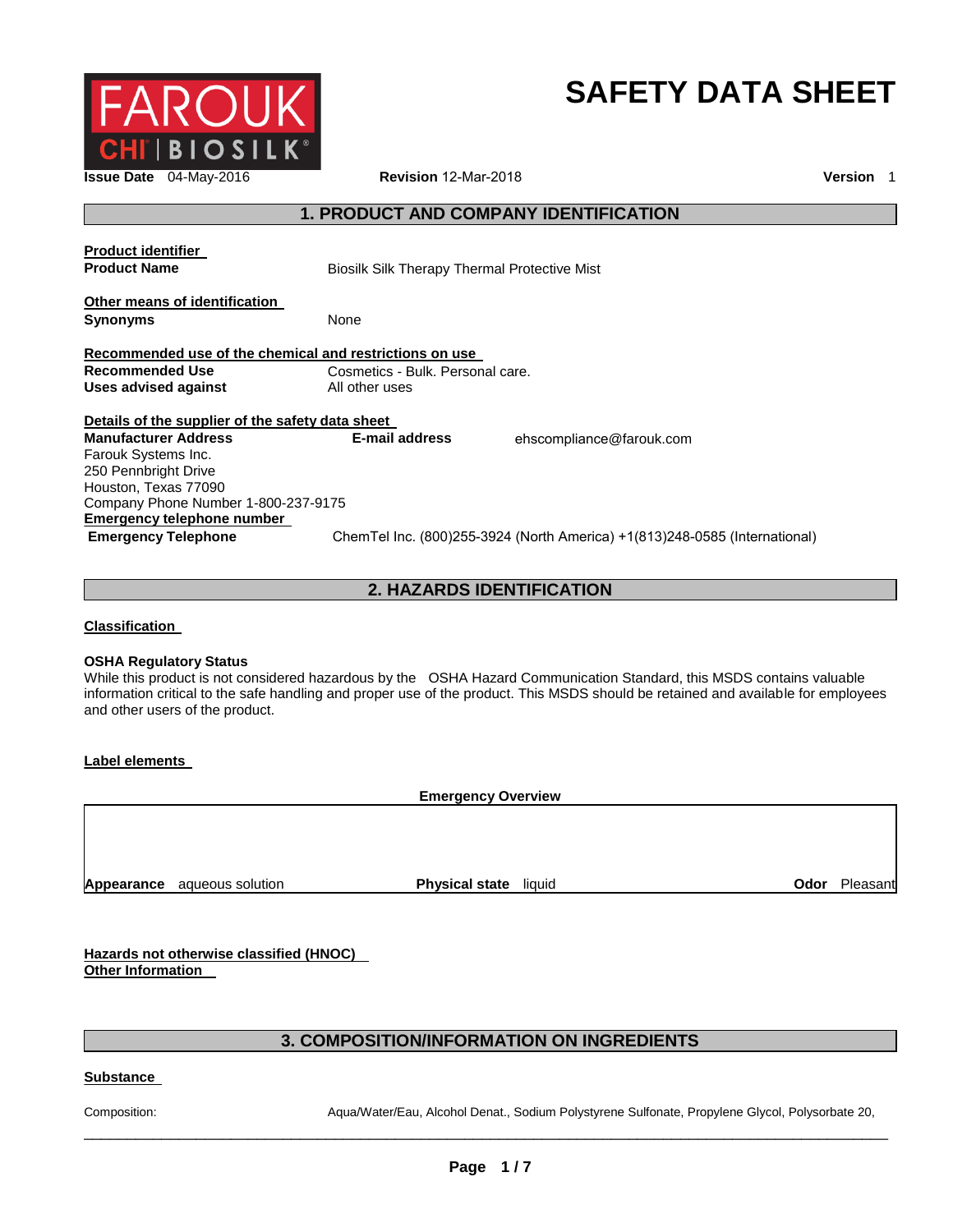Hydrolyzed Silk, Phenoxyethanol, Methylisothiazolinone, Disodium EDTA, Hydrolyzed Wheat Protein PG-Propyl Silanetriol, PPG-20 Methyl Glucose Ether, Citric Acid, Fragrance (Parfum), Benzyl Benzoate, Hexyl Cinnamal, Linalool, Alpha-Isomethyl Ionone, Citronellol

| <b>Chemical Name</b> | <b>CAS No.</b>       | Weight-%            | <b>Trade Secret</b> |
|----------------------|----------------------|---------------------|---------------------|
| Alcohol              | . 47 F<br>64-<br>7-5 | $\overline{A}$<br>U |                     |
| Propylene Glycol     | $57 - 55 - 6$        | ີ                   |                     |

\_\_\_\_\_\_\_\_\_\_\_\_\_\_\_\_\_\_\_\_\_\_\_\_\_\_\_\_\_\_\_\_\_\_\_\_\_\_\_\_\_\_\_\_\_\_\_\_\_\_\_\_\_\_\_\_\_\_\_\_\_\_\_\_\_\_\_\_\_\_\_\_\_\_\_\_\_\_\_\_\_\_\_\_\_\_\_\_\_\_\_\_\_

\* The exact percentage (concentration) of composition has been withheld as a trade secret. **4. FIRST AID MEASURES**

| 7. LINOT AIP MEAGOINEG                                      |                                                                                                                                                                  |  |
|-------------------------------------------------------------|------------------------------------------------------------------------------------------------------------------------------------------------------------------|--|
| <b>First aid measures</b>                                   |                                                                                                                                                                  |  |
| <b>General advice</b>                                       | No hazards which require special first aid measures. When symptoms persist or in all cases<br>of doubt seek medical advice.                                      |  |
| Eye contact                                                 | Rinse thoroughly with plenty of water for at least 15 minutes, lifting lower and upper eyelids.<br>If discomfort of irritation persists, seek medical attention. |  |
| <b>Skin Contact</b>                                         | If skin problems occur, discontinue use. If symptoms persist, seek medical attention.                                                                            |  |
| <b>Inhalation</b>                                           | Not an expected route of exposure.                                                                                                                               |  |
| Ingestion                                                   | In case of accidental ingestion, Wash out mouth with water. DO NOT INDUCE<br>VOMITING. Seek immediate medical attention.                                         |  |
| Most important symptoms and effects, both acute and delayed |                                                                                                                                                                  |  |
| <b>Symptoms</b>                                             |                                                                                                                                                                  |  |
|                                                             | Indication of any immediate medical attention and special treatment needed                                                                                       |  |

**Note to physicians Treat symptomatically.** 

# **5. FIRE-FIGHTING MEASURES**

#### **Suitable extinguishing media**

.

Dry chemical, CO2, water spray or alcohol-resistant foam.

**Unsuitable extinguishing media** Caution: Use of water spray when fighting fire may be inefficient.

### **Specific hazards arising from the chemical**

**Explosion data Sensitivity to Mechanical Impact** None. **Sensitivity to Static Discharge None.** 

#### **Protective equipment and precautions for firefighters**

As in any fire, wear self-contained breathing apparatus pressure-demand, MSHA/NIOSH (approved or equivalent) and full protective gear.

**Flash point** Not Applicable > 140

# **6. ACCIDENTAL RELEASE MEASURES**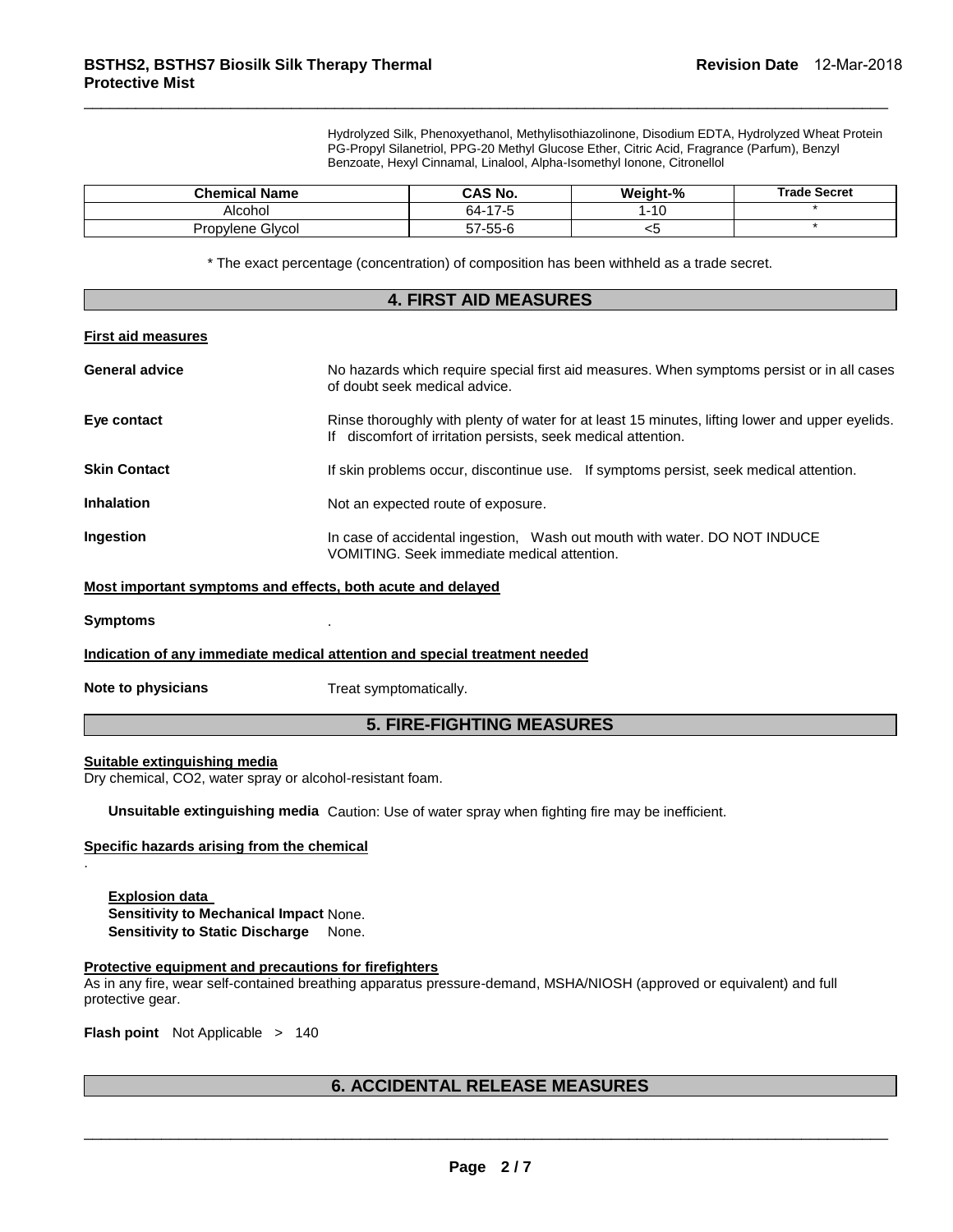| <b>Personal precautions, protective equipment and emergency procedures</b> |                                                                                                                |  |  |
|----------------------------------------------------------------------------|----------------------------------------------------------------------------------------------------------------|--|--|
| <b>Personal precautions</b>                                                | Avoid contact with eyes.                                                                                       |  |  |
| <b>Environmental precautions</b>                                           |                                                                                                                |  |  |
| <b>Environmental precautions</b>                                           | See Section 12 for additional ecological information.                                                          |  |  |
| Methods and material for containment and cleaning up                       |                                                                                                                |  |  |
| <b>Methods for containment</b>                                             | Prevent further leakage or spillage if safe to do so.                                                          |  |  |
| Methods for cleaning up                                                    | Pick up and transfer to properly labeled containers.                                                           |  |  |
| 7. HANDLING AND STORAGE                                                    |                                                                                                                |  |  |
| <b>Precautions for safe handling</b>                                       |                                                                                                                |  |  |
| Advice on safe handling                                                    | Avoid contact with eyes.                                                                                       |  |  |
| Conditions for safe storage, including any incompatibilities               |                                                                                                                |  |  |
| <b>Storage Conditions</b>                                                  | Keep out of the reach of children. Keep containers tightly closed in a dry, cool and<br>well-ventilated place. |  |  |
| Incompatible materials                                                     | None known based on information supplied.                                                                      |  |  |
| <b>8. EXPOSURE CONTROLS/PERSONAL PROTECTION</b>                            |                                                                                                                |  |  |

\_\_\_\_\_\_\_\_\_\_\_\_\_\_\_\_\_\_\_\_\_\_\_\_\_\_\_\_\_\_\_\_\_\_\_\_\_\_\_\_\_\_\_\_\_\_\_\_\_\_\_\_\_\_\_\_\_\_\_\_\_\_\_\_\_\_\_\_\_\_\_\_\_\_\_\_\_\_\_\_\_\_\_\_\_\_\_\_\_\_\_\_\_

#### **Control parameters**

**Exposure Guidelines** This product, as supplied, does not contain any hazardous materials with occupational exposure limits established by the region specific regulatory bodies.

| <b>Chemical Name</b> | <b>ACGIH TLV</b> | <b>OSHA PEL</b>                      | <b>NIOSH IDLH</b>          |
|----------------------|------------------|--------------------------------------|----------------------------|
| Alcohol              | STEL: 1000 ppm   | TWA: 1000 ppm                        | IDLH: 3300 ppm             |
| 64-17-5              |                  | TWA: $1900 \text{ mg/m}^3$           | TWA: 1000 ppm              |
|                      |                  | (vacated) TWA: 1000 ppm              | TWA: $1900 \text{ mg/m}^3$ |
|                      |                  | (vacated) TWA: $1900 \text{ ma/m}^3$ |                            |

# **Appropriate engineering controls**

| <b>Engineering Controls</b>           | None under normal use conditions.                                                                                                                                                                                                                                                                                                |  |
|---------------------------------------|----------------------------------------------------------------------------------------------------------------------------------------------------------------------------------------------------------------------------------------------------------------------------------------------------------------------------------|--|
|                                       | Individual protection measures, such as personal protective equipment                                                                                                                                                                                                                                                            |  |
| <b>Eye/face protection</b>            | No special technical protective measures are necessary.                                                                                                                                                                                                                                                                          |  |
| Skin and body protection              | No special technical protective measures are necessary.                                                                                                                                                                                                                                                                          |  |
| <b>Respiratory protection</b>         | If exposure limits are exceeded or irritation is experienced, NIOSH/MSHA approved<br>respiratory protection should be worn. Positive-pressure supplied air respirators may be<br>required for high airborne contaminant concentrations. Respiratory protection must be<br>provided in accordance with current local regulations. |  |
| <b>General Hygiene Considerations</b> | None under normal use conditions.                                                                                                                                                                                                                                                                                                |  |

# **9. PHYSICAL AND CHEMICAL PROPERTIES**

# **Information on basic physical and chemical properties**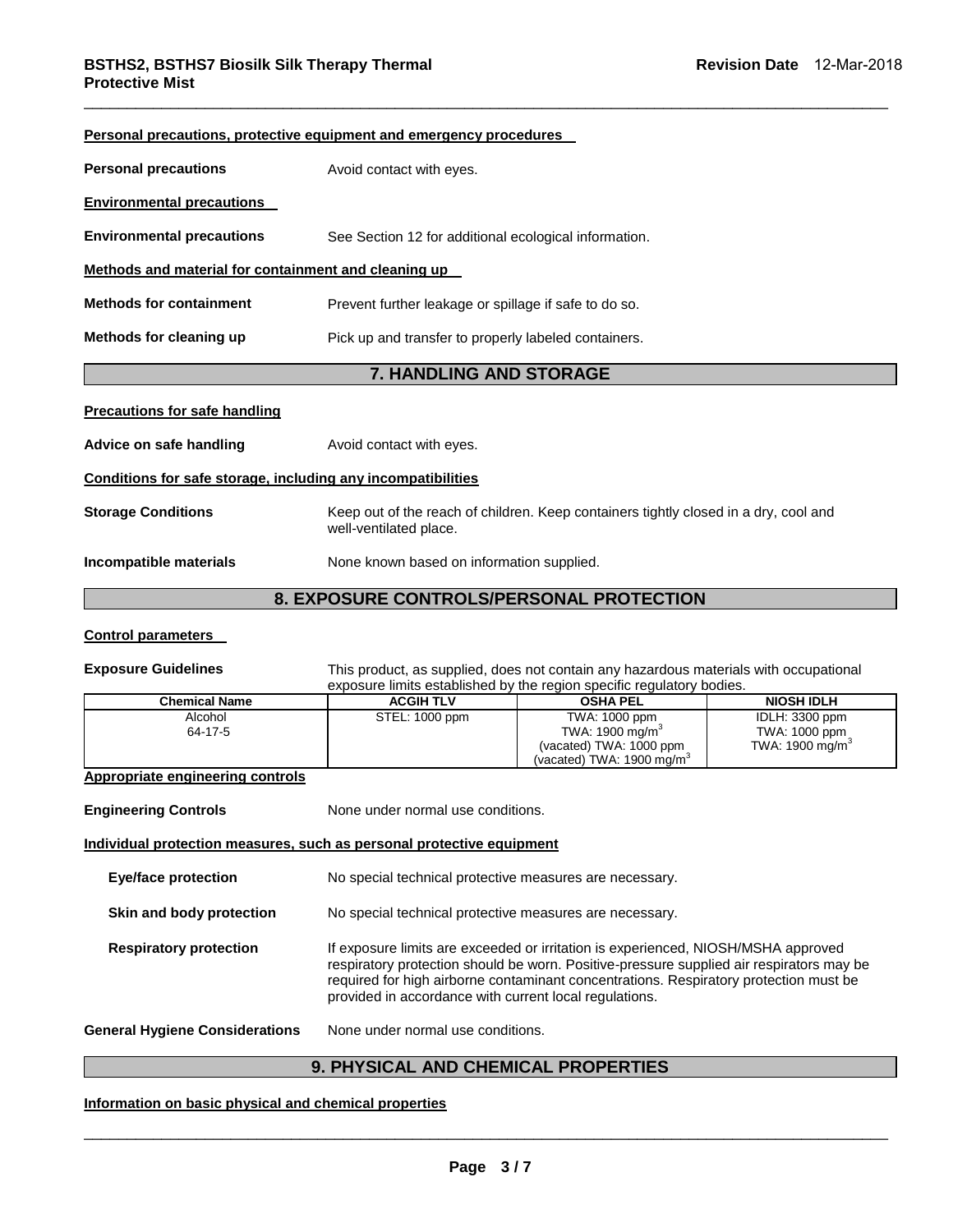| <b>Physical state</b><br>Appearance<br>Color                                                                                                                                                                                                                                                                                                                                                                                            | liquid<br>aqueous solution<br>vellow                                                                                                                                                         | Odor<br><b>Odor threshold</b> | Pleasant |
|-----------------------------------------------------------------------------------------------------------------------------------------------------------------------------------------------------------------------------------------------------------------------------------------------------------------------------------------------------------------------------------------------------------------------------------------|----------------------------------------------------------------------------------------------------------------------------------------------------------------------------------------------|-------------------------------|----------|
| <b>Property</b><br>рH<br><b>Melting point/freezing point</b><br>Boiling point / boiling range<br><b>Flash point</b><br><b>Evaporation rate</b><br>Flammability (solid, gas)<br><b>Flammability Limit in Air</b><br><b>Upper flammability limit</b><br>Lower flammability limit<br>Vapor pressure<br>Vapor density<br><b>Relative density</b><br><b>Water solubility</b><br>Solubility in other solvents<br><b>Partition coefficient</b> | <b>Values</b><br>$2.5 - 2.9$<br>Not Applicable<br>> °F<br>Not Applicable > 140<br>Not Applicable<br>Not Applicable<br>Not Applicable<br>Not Applicable<br>Not Applicable<br>Soluble in water | Remarks • Method              |          |
| <b>Autoignition temperature</b><br><b>Decomposition temperature</b><br><b>Viscosity</b><br><b>Dynamic viscosity</b><br><b>Explosive properties</b><br><b>Oxidizing properties</b><br><b>Other Information</b><br><b>Molecular weight</b><br><b>VOC Content (%)</b>                                                                                                                                                                      | Not Applicable<br>Not Applicable<br>6                                                                                                                                                        |                               |          |
| <b>Density</b>                                                                                                                                                                                                                                                                                                                                                                                                                          | Not Applicable                                                                                                                                                                               |                               |          |

\_\_\_\_\_\_\_\_\_\_\_\_\_\_\_\_\_\_\_\_\_\_\_\_\_\_\_\_\_\_\_\_\_\_\_\_\_\_\_\_\_\_\_\_\_\_\_\_\_\_\_\_\_\_\_\_\_\_\_\_\_\_\_\_\_\_\_\_\_\_\_\_\_\_\_\_\_\_\_\_\_\_\_\_\_\_\_\_\_\_\_\_\_

# **10. STABILITY AND REACTIVITY**

# **Reactivity**

No data available

#### **Chemical stability**

Stable under recommended storage conditions.

#### **Possibility of Hazardous Reactions**

None under normal processing.

**Hazardous polymerization** Hazardous polymerization does not occur.

#### **Conditions to avoid**

None known based on information supplied.

#### **Incompatible materials**

None known based on information supplied.

#### **Hazardous Decomposition Products**

None known based on information supplied.

# **11. TOXICOLOGICAL INFORMATION**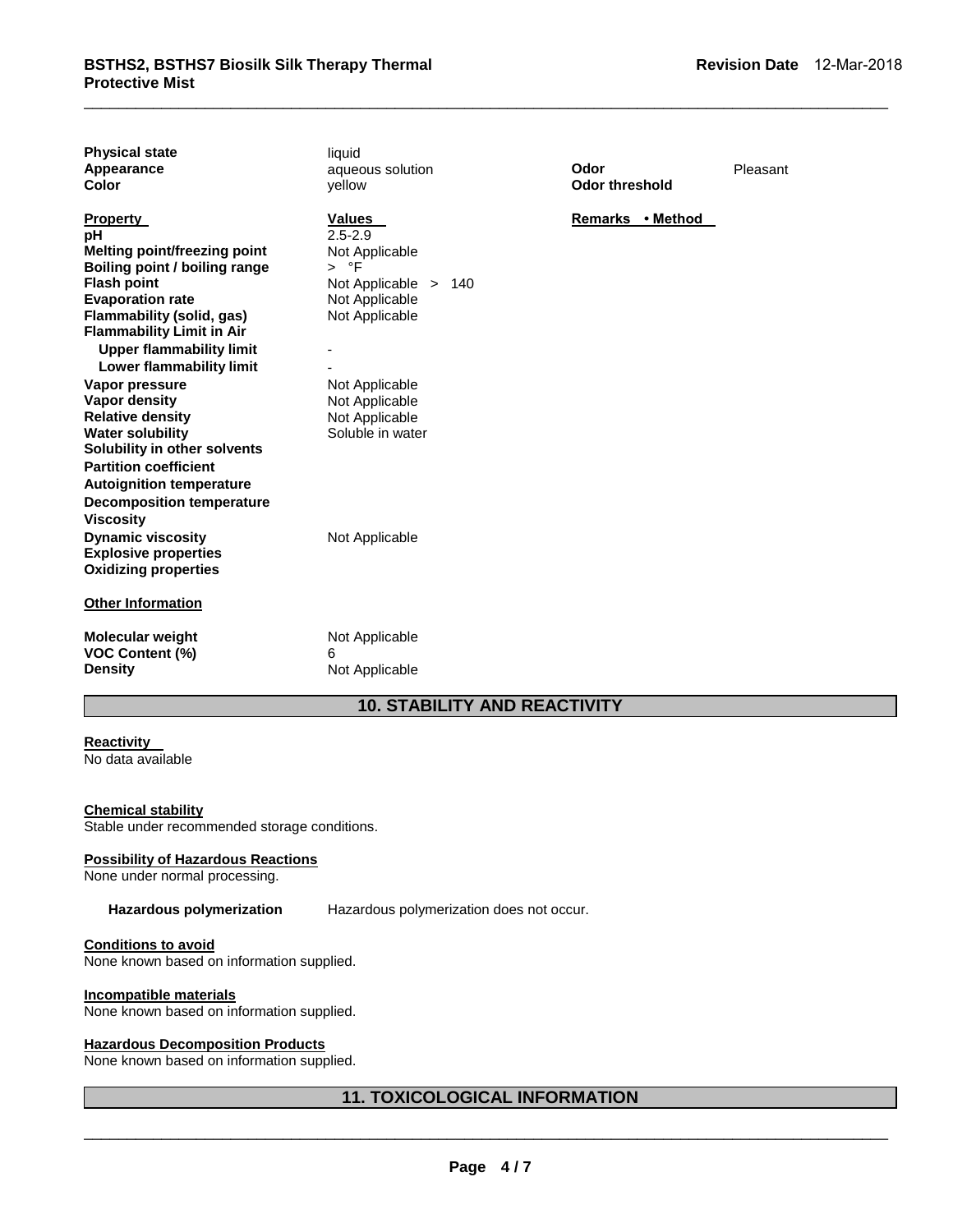#### **Information on likely routes of exposure**

| <b>Product Information</b> | No data available  |
|----------------------------|--------------------|
| Inhalation                 | No data available. |
| Eye contact                | No data available. |
| <b>Skin Contact</b>        | No data available. |
| Ingestion                  | No data available. |

| Chemical Name               | Oral LD50             | <b>Dermal LD50</b>        | <b>Inhalation LC50</b>   |
|-----------------------------|-----------------------|---------------------------|--------------------------|
| Alcohol<br>64-17-5          | (Rat)<br>= 7060 mg/kg |                           | $= 124.7$ mg/L (Rat) 4 h |
| Propylene Glycol<br>57-55-6 | $= 20$ g/kg (Rat)     | (Rabbit)<br>= 20800 mg/kg |                          |

\_\_\_\_\_\_\_\_\_\_\_\_\_\_\_\_\_\_\_\_\_\_\_\_\_\_\_\_\_\_\_\_\_\_\_\_\_\_\_\_\_\_\_\_\_\_\_\_\_\_\_\_\_\_\_\_\_\_\_\_\_\_\_\_\_\_\_\_\_\_\_\_\_\_\_\_\_\_\_\_\_\_\_\_\_\_\_\_\_\_\_\_\_

#### **Information on toxicological effects**

#### **Symptoms** .

# **Delayed and immediate effects as well as chronic effects from short and long-term exposure**

| <b>Sensitization</b>            |              |             |            |             |
|---------------------------------|--------------|-------------|------------|-------------|
| Germ cell mutagenicity          |              |             |            |             |
| Carcinogenicity                 |              |             |            |             |
| <b>Chemical Name</b>            | <b>ACGIH</b> | <b>IARC</b> | <b>NTP</b> | <b>OSHA</b> |
| Alcohol                         | A3           | Group 1     | Known      |             |
| 64-17-5                         |              |             |            |             |
| <b>Reproductive toxicity</b>    |              |             |            |             |
| <b>STOT - single exposure</b>   |              |             |            |             |
| <b>STOT - repeated exposure</b> |              |             |            |             |
| <b>Aspiration hazard</b>        |              |             |            |             |

#### **Numerical measures of toxicity - Product Information**

**The following values are calculated based on chapter 3.1 of the GHS document** .

### **12. ECOLOGICAL INFORMATION**

#### **Ecotoxicity**

.

| <b>Chemical Name</b>              | Algae/aquatic plants                                     | <b>Fish</b>                                                                                                                                                                                                    | Crustacea                                                                                                                      |
|-----------------------------------|----------------------------------------------------------|----------------------------------------------------------------------------------------------------------------------------------------------------------------------------------------------------------------|--------------------------------------------------------------------------------------------------------------------------------|
| Alcohol<br>64-17-5                |                                                          | 12.0 - 16.0: 96 h Oncorhynchus<br>mykiss mL/L LC50 static 100: 96 h<br>Pimephales promelas mg/L LC50<br>static 13400 - 15100: 96 h<br>Pimephales promelas mg/L LC50<br>flow-through                            | 2: 48 h Daphnia magna mg/L EC50<br>Static 9268 - 14221: 48 h Daphnia<br>magna mg/L LC50 10800: 24 h<br>Daphnia magna mg/L EC50 |
| Propylene Glycol<br>$57 - 55 - 6$ | 19000: 96 h Pseudokirchneriella<br>subcapitata mg/L EC50 | 51600: 96 h Oncorhynchus mykiss<br>mg/L LC50 static 51400: 96 h<br>Pimephales promelas mg/L LC50<br>static 710: 96 h Pimephales<br>promelas mg/L LC50 41 - 47: 96 h<br>Oncorhynchus mykiss mL/L LC50<br>static | 1000: 48 h Daphnia magna mg/L<br>EC50 Static 10000: 24 h Daphnia<br>magna mg/L EC50                                            |

#### **Persistence and degradability**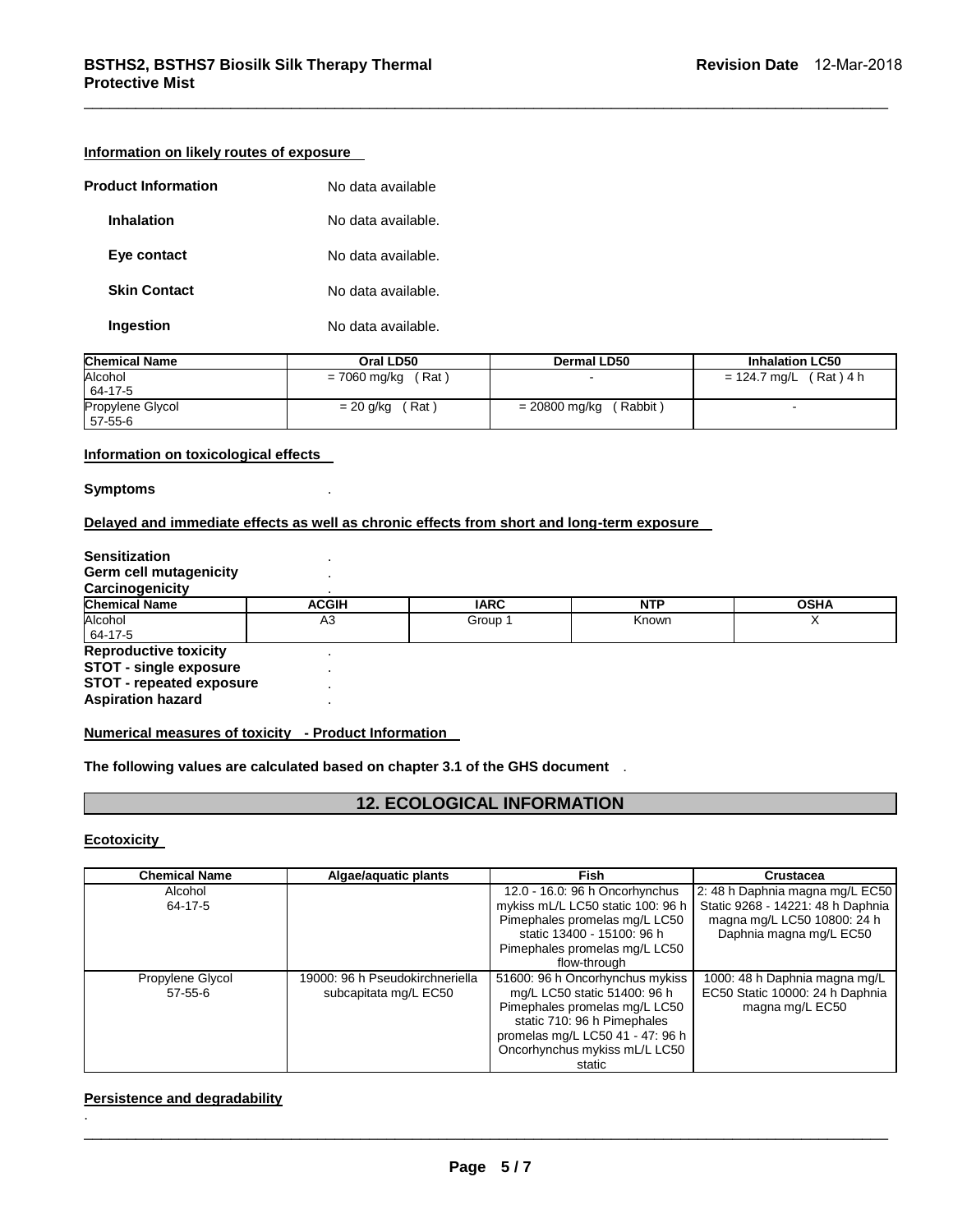#### **Bioaccumulation**

.

| <b>Chemical Name</b>                  | <br>$-1$<br>coefficient<br>-- |
|---------------------------------------|-------------------------------|
| Alcohol<br>.<br>$\rightarrow$<br>64-1 | $\Omega$<br>$-0.32$           |

\_\_\_\_\_\_\_\_\_\_\_\_\_\_\_\_\_\_\_\_\_\_\_\_\_\_\_\_\_\_\_\_\_\_\_\_\_\_\_\_\_\_\_\_\_\_\_\_\_\_\_\_\_\_\_\_\_\_\_\_\_\_\_\_\_\_\_\_\_\_\_\_\_\_\_\_\_\_\_\_\_\_\_\_\_\_\_\_\_\_\_\_\_

#### **Other adverse effects**

### **13. DISPOSAL CONSIDERATIONS**

#### **Waste treatment methods**

| Disposal of wastes     | Dispose of contents/containers in accordance with local regulations. |  |  |
|------------------------|----------------------------------------------------------------------|--|--|
| Contaminated packaging | Dispose of in accordance with local regulations.                     |  |  |

| <b>Chemical</b>             | California               |  |  |
|-----------------------------|--------------------------|--|--|
| ' Name                      | ı Hazardous Waste Status |  |  |
| Alcohol                     | Toxic                    |  |  |
| .                           |                          |  |  |
| .47<br>-<br><u>_</u><br>64- | Ignitable                |  |  |

# **14. TRANSPORT INFORMATION**

| DOT         | Not regulated |
|-------------|---------------|
| ICAO (air)  | Not regulated |
| <b>IATA</b> | Not regulated |
| <b>IMDG</b> | Not regulated |

# **15. REGULATORY INFORMATION**

#### **International Inventories**

#### **Legend:**

**TSCA** - United States Toxic Substances Control Act Section 8(b) Inventory

**DSL/NDSL** - Canadian Domestic Substances List/Non-Domestic Substances List

**EINECS/ELINCS** - European Inventory of Existing Chemical Substances/European List of Notified Chemical Substances

**ENCS** - Japan Existing and New Chemical Substances

**IECSC** - China Inventory of Existing Chemical Substances

**KECL** - Korean Existing and Evaluated Chemical Substances

**PICCS** - Philippines Inventory of Chemicals and Chemical Substances

**AICS** - Australian Inventory of Chemical Substances

#### **US Federal Regulations**

# **SARA 313**

Section 313 of Title III of the Superfund Amendments and Reauthorization Act of 1986 (SARA). This product does not contain any chemicals which are subject to the reporting requirements of the Act and Title 40 of the Code of Federal Regulations, Part 372